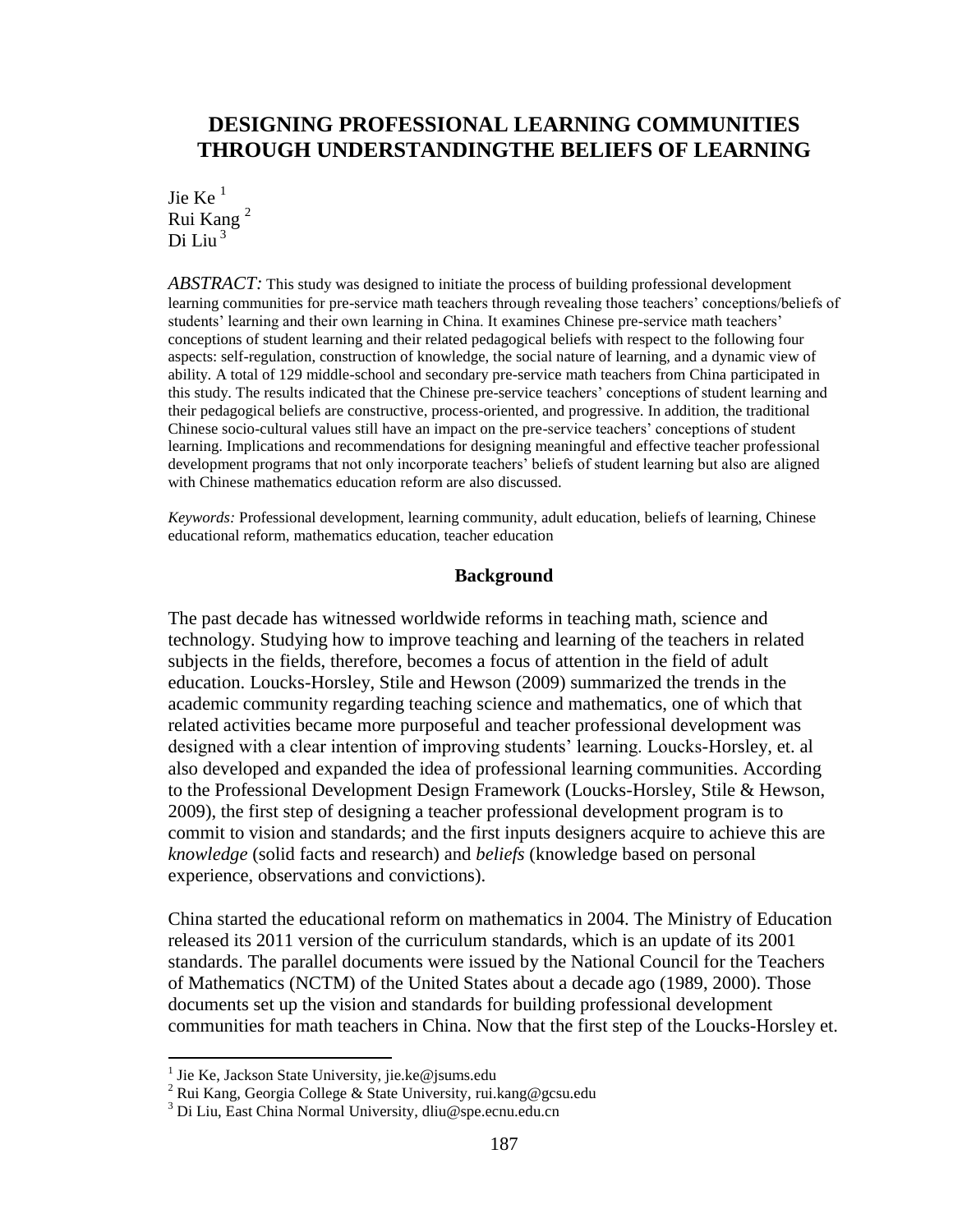al (2009)'s Professional Development Design Framework, committing to vision and standards, has been established, it is the next step to build professional development communities that acquire and acknowledge knowledge and beliefs of learning of both pre-service and in-service teachers in order to further the reform and improve the quality of teaching mathematics in China. With those inputs, professional development/training strategies can be devised to strengthen or modify these conceptions (Ogan-Bekiroglu & Akkoc, 2009).

# **Purpose of Study and Research Questions**

This study was designed to jump-start the design process of professional development communities for mathematics teachers through revealing math pre-service teachers' conceptions/beliefs of students' learning and their own learning in China. The study also presents the current state of teaching and learning the subject of math in China and explores the desired state that is aligned with its national policy. The study hopes to fill the void in literature on designing an effective model of professional development for mathematics teachers in China.

The following questions guided the study:

- 1. How do math pre-service teachers view students' learning?
- 2. How do math pre-service teachers view their own learning?
- 3. How do their conceptions/beliefs influence their decisions on teaching strategies?
- 4. What factors do designers of professional development communities need to take into consideration based on the findings of pre-service teachers' beliefs on their learnings and their students' learning?

# **Literature Review**

## **Teacher Professional Development and its Characteristics**

Teacher professional development is "the professional growth a teacher achieves as a result of gaining increased experience and examining his or her teaching systematically" (Glatthorn, 1995, p. 41). According to Villegas-Reimers (2003), professional development is different from career development, and carries the following characteristics (pp. 11-13): a) it is based on constructivism rather than on a 'transmissionoriented model.' Teachers should be treated as active learners; b) it is perceived as a long-term process as it acknowledges the fact that teachers learn over time; c) it is perceived as a process that takes place within a particular context; d) many identify this process as one that is intimately linked to school reform, as professional development is a process of culture building and not of mere training which is affected by the coherence of the school programme; e) a teacher is conceived of as a reflective practitioner; f) professional development is conceived of as a collaborative process; and g) professional development may look and be very different in diverse settings, and even within a single setting. In order for a professional development program for teachers to be successful, the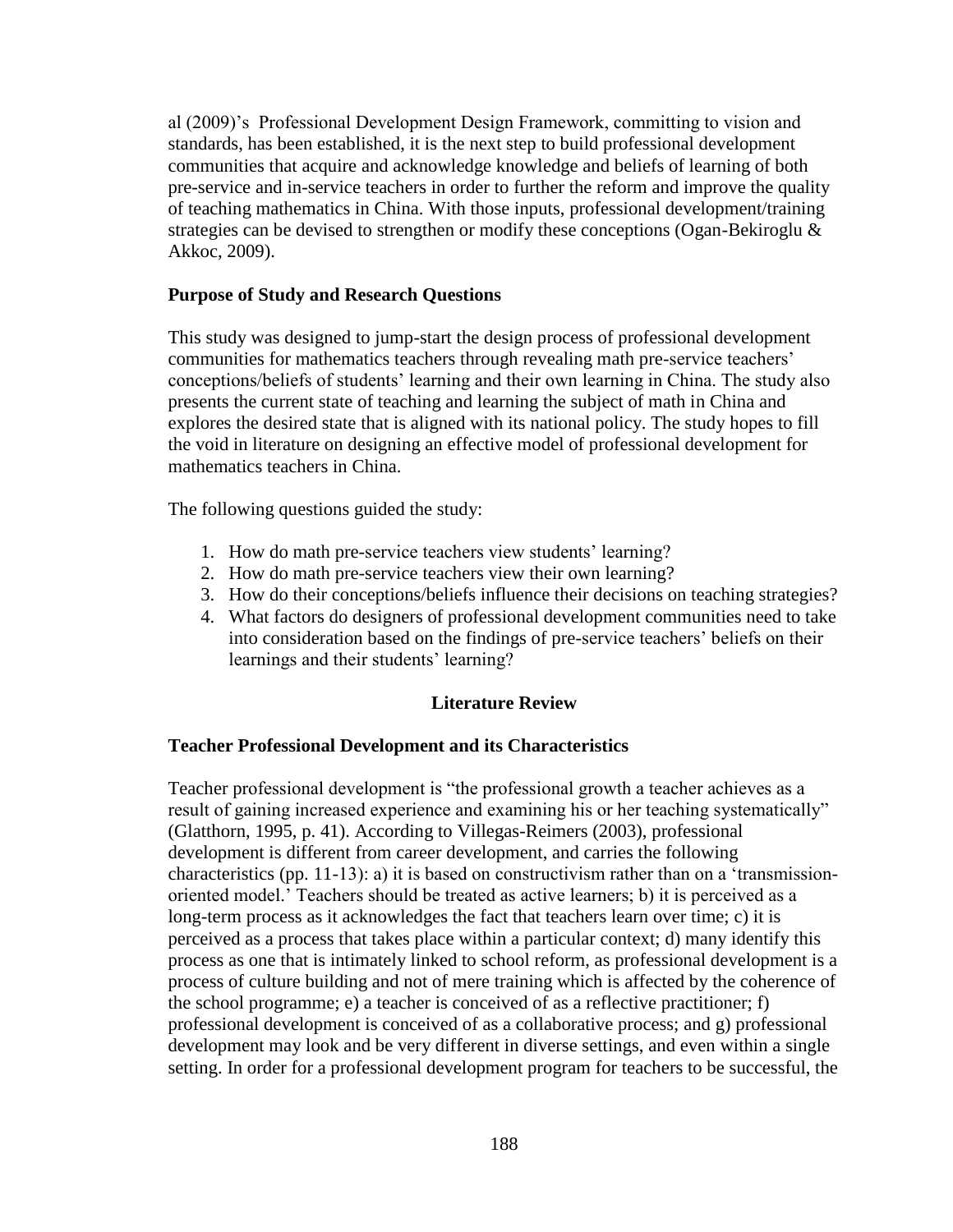program must be grounded in knowledge about teaching and model constructivist teaching (Corcoran, 1995).

# **The Impact of Professional Development on Teachers, Students' Learning and Educational Reform**

Numerous research studies around the globe have found that successful professional development experiences have a noticeable impact on teachers, in and out of classroom (Ball, 2000; Henning, 2000; Kallestad & Olweus, 1998). Furthermore, Villegas-Reimers (2003) summarized many research studies on the effect of teachers' professional development on students' learning and concluded that the more professional knowledge teachers have, the higher the levels of student achievement are. Borko and Putnam (1995), in particular, pointed out that professional development plays an important role in changing teachers' teaching methods, which in turn have a positive impact on students' learning. As to the impact of professional development on education reform, many countries, such as Finland, provided a good case where professional development of teachers successfully transformed the country's educational systems (Darling-Hammond, 2010; Jamil, 2014; Sahlberg, 2010). In conclusion, professional development of teachers plays a key role in ensuring the effectiveness of an educational reform at all levels, if any (Villegas-Reimers, 2003).

## **Teachers' Beliefs about Student Learning and the Related Pedagogy**

This study used Bolhuis and Voeten's (2004) study as the conceptual framework for the following reasons. First, it treats teacher beliefs as a complex, multidimensional construct and reflects the interconnectedness of teacher beliefs as discussed in the research literature (Cooney, Shealy, & Arvold, 1998). Second, Bolhuis and Voeten's Learning Inventory is closely aligned with a student-centered, inquiry-oriented pedagogy which is the underpinning of the current mathematics education reform movements in China. In addition, Bolhuis and Voeten's framework is the only one the researchers have found that examines teachers' implicit beliefs of students' intelligence or ability, in addition to their beliefs about student learning. Examining and comparing such implicit beliefs are relevant and meaningful in the contexts of US and Chinese mathematics education. In particular, students and teachers in China and other Confucian Heritage Cultures (CHC) have a tendency to attribute success to effort and persistence. With such a philosophical orientation, Chinese students are less likely to adopt the "helpless learner" syndrome than American students (Moy & Peverly, 2005). Bolhuis and Voeten (2004) identified five dimensions of teacher beliefs about student learning: self-regulation of learning, the construct-character of knowledge, the social nature of learning, a dynamic model of intelligence, and tolerance of uncertainty.

**Self-regulation of learning**. Mathematics teachers' beliefs about students' selfregulated learning are closely tied to their knowledge of how students learn and think about mathematics, which in turn influence their perceptions of the teacher's roles (Fennema, Carpenter, Franke, Jacob, & Empson, 1996). The authors categorize teacher beliefs regarding students' abilities to self-regulate into four levels ranging from the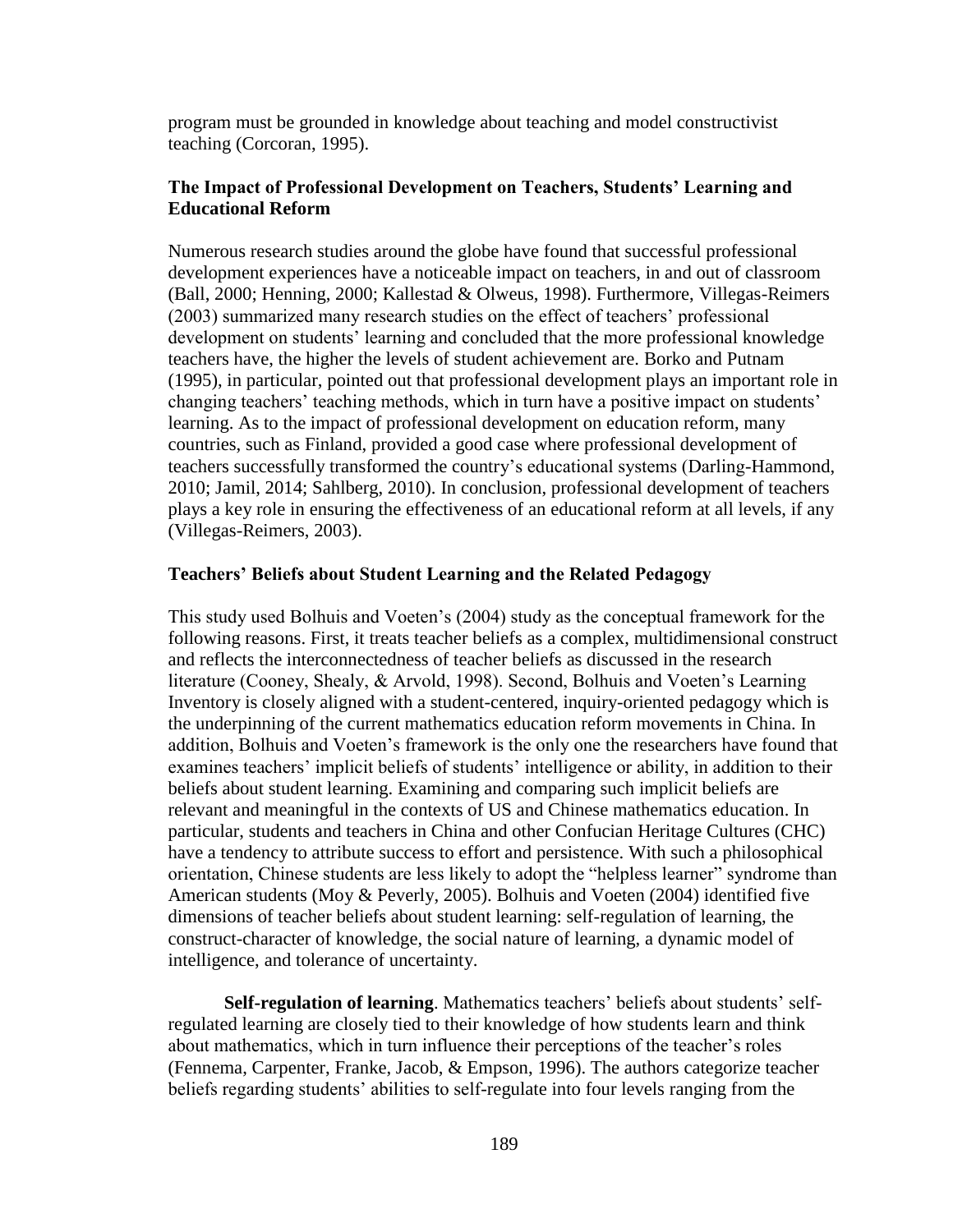belief that students learn best by being told how to do math to the belief that students can solve problems on their own without the needs of direct instruction. They also observed that although teachers' beliefs and practices are not always categorized at the same level, there was a clear relationship between beliefs and instruction. This result suggests that studying pre-service teachers' beliefs about students' self-regulated learning may help to predict the type of instructors they will eventually become.

Student-centeredness is one of the leading themes of China's mathematics education reform movement. For instance, the Ministry of Education's standards (2011) made the explicit recommendation that "instruction should actively involve teachers and students into a process of interactions and mutual development. Effective instruction is a union of teaching and learning. Students are centers of learning. The teacher is the organizer, guide, and collaborator" (p. 2).

Studying Chinese pre-service teachers' conceptions of student self-regulated learning is likely to reveal interesting results also because of the culture's emphasis of balance over extreme positions. Such a cultural value seems to be consistent with Eshel and Kobavi's (2003) more balanced view of student self-regulation: classroom control is not necessarily a zero-sum game and students' control is not always at the expense of teacher's control.

## **The construct-character of knowledge and the social nature of learning**

These two dimensions in the Bolhuis and Voeten's (2004) framework reflect the basic tenet of constructivism in that "knowledge is not passively received but is actively built up by the cognizing subject" (von Glasersfeld, 1989, p.162). Although we do acknowledge that constructivism as an epistemology does not always dictate how one teaches, we also take the stance that there are models of teaching that could be legitimately called "constructivist" (Steffe & D'Ambrosio, 1995). Teachers might build their own legitimate models of constructivist teaching" depending on how they interpret constructivism (Steffe & D'Ambrosio, 1995, p. 146). However, there are common elements across these models that are generally accepted as the central characteristics of "constructivist teaching" such as student-led inquiry and social learning. The constructivist-oriented teaching model serves as the underpinning of the mathematics education reform in China. For instance, the Ministry of Education's curriculum standards (2001, 2011) stress, on multiple occasions, the importance of students making conjectures through observations and experience, as well as reasoning about mathematics and making generalizations.

Two common and interrelated features of "constructivist teaching" are student-led inquiry and social learning. Vygotsky's (1987) original notion of zone of proximal development refers to what students cannot achieve by themselves but can accomplish with the aid of the teacher. Drawing from Vygotsky's initial conception of the zone of proximal development, Steffe and D'Ambrisio (1995) extend the zone to what they call the "zone of potential construction," which encompasses various mathematically meaningful contexts that stimulate rich "interactive mathematical communications"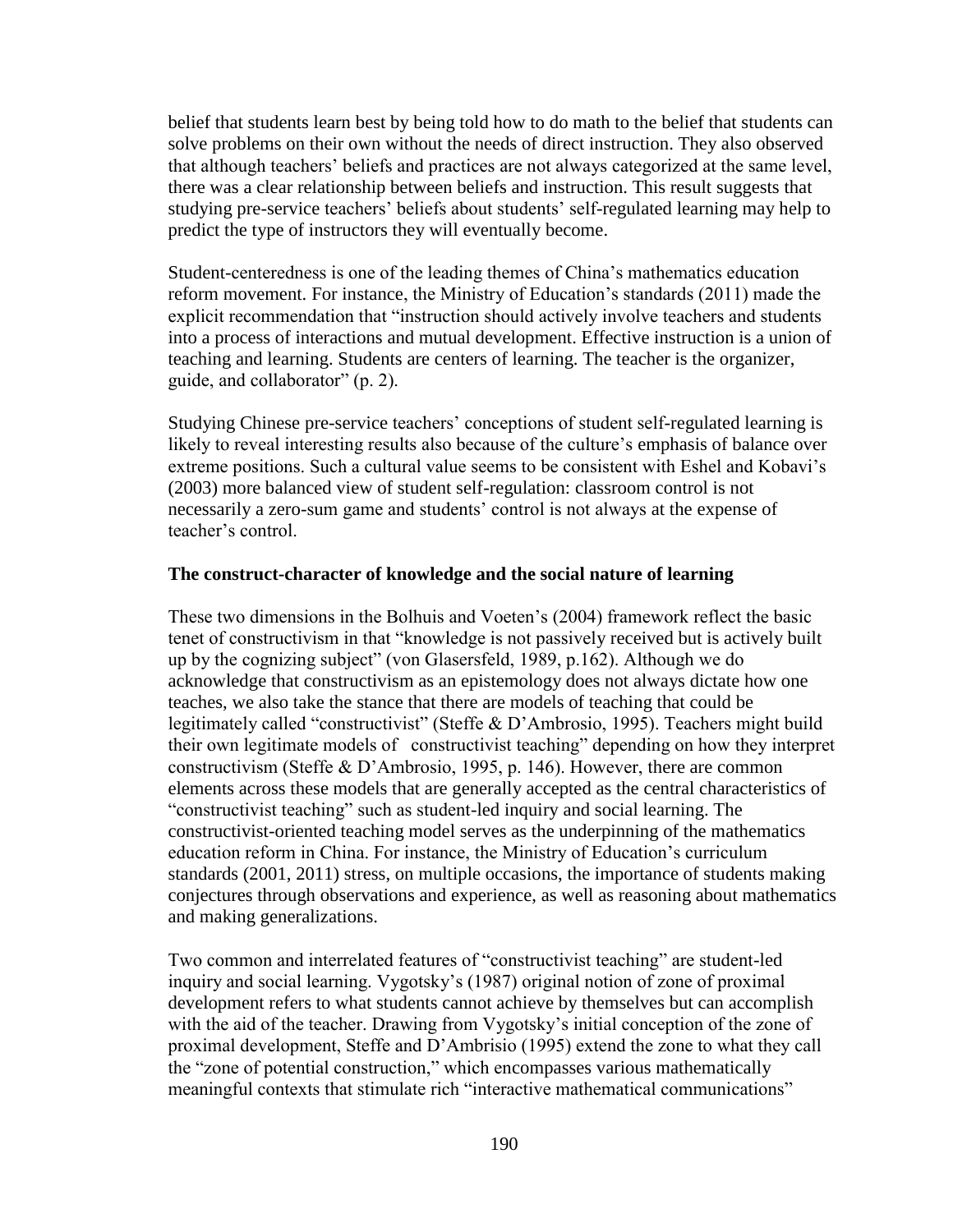including those among the learners themselves (p. 154). Although we have noted that "constructivist teaching" does not always lead to social learning, we do believe that when students develop mathematical understanding through collaborative problem solving, they produce the deepest and most powerful form of knowledge. If social learning results in a truly profound understanding of mathematics, then we believe that it is consistent with the social constructivist theory of teaching and learning (Wood, Cobb, & Yackel, 1991). In addition, we agree with Bolhuis and Voeten (2004) that if a teacher conceptualizes learning as a social process, she/he is also likely to value the process of learning rather than give attention only to the end results, and thus, is a process-oriented teacher.

**Fixed versus dynamic ability.** Dweck and her colleagues conducted research to solve the puzzling phenomenon, i.e., why individuals of equal abilities respond to challenges with marked differences that eventually lead to quite different levels of achievement (e.g., Dweck & Leggett, 1988). They formed, tested, and verified a couple of hypotheses: (a) People who pursue performance goals (concerned with gaining favorable evaluation of their performance) are likely to develop the "helpless" learner pattern and show vulnerability when facing learning challenges; while people who seek learning goals (concerned with increasing skills or competence) are likely to seek challenge and be persistent in their efforts, (b) The views of intelligence as fixed versus incremental (implicit theories of intelligence) predict adoption of different learning goals. In particular, people who view one's intelligence as fixed (entity theorists) tend to adopt performance goals; while those who view one's intelligence as malleable (incremental theorists) tend to adopt mastery goals. Traditional beliefs about mathematics teaching and learning may be associated with the entity theory of intelligence and ability because of their shared emphasis on the product of learning or the end results (Stipek, Givvin, & MacGyvers, 2001). Teachers who view intelligence and ability as fixed entities may not be persistent in their efforts to help the students that they deem as possessing low abilities. On the other hand, constructivist teaching and learning are aligned with the incremental theory of intelligence and ability because both theories emphasize the process of knowledge construction (Bolhuis & Voeten, 2004). When facing challenges, teachers who view intelligence and ability as incremental are likely to examine and modify their teaching process in order to bring out maximized learning outcomes from their students.

#### **Methodology**

The study adopted the learning inventory developed by Bolhuis and Voeten (2004), which contains two parts. The first part includes 24 items on student learning and the second part consists of 22 items on the teachers' own learning. Each item consists of two contrasting statements, a more constructivist-oriented statement and a more traditional statement. Bolhuis and Voeten identified five dimensions of teacher beliefs about student learning: self-regulation of learning, the construct-character of knowledge, the social nature of learning, a dynamic model of intelligence, and tolerance of uncertainty. Bolhuis and Voeten's Learning Inventory is closely aligned with a student-centered, inquiry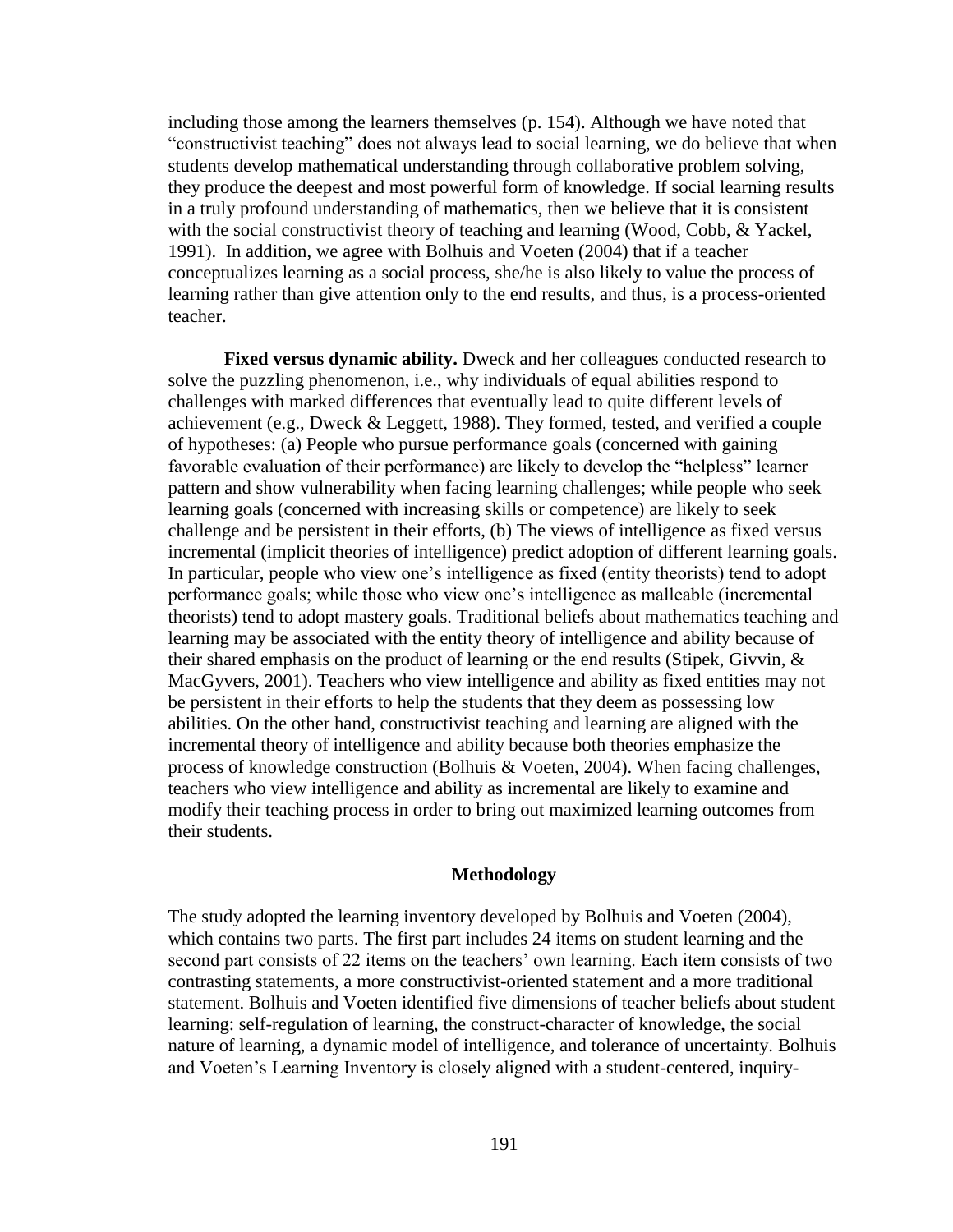oriented pedagogy, which is the underpinning of the current mathematics education reform movements in China. Convenience sampling was used in the survey study.

# **Participants**

A total of 129 pre-service math teachers from China participated. The Chinese sample included grade 7-12 pre-service math teachers who were respectively enrolled in two 4 year teacher preparation programs at two universities, one in the southeast coast of China and the other in central China. Among the 129 Chinese pre-service teachers, 74 were female; 35 were male; 20 did not identify their gender on the returned questionnaires.

## **Data Analysis and Results**

There were a few missing values (less than 0.1%) in the sample. These missing values were replaced with the score of the highest frequency for that particular item. In addition to descriptive statistics (e.g., means, standard deviations), Pearson correlation, exploratory factor analysis (EFA) and Confirmatory Factor Analysis) (CFA) were conducted to analyze the data. In order to correlate the factors of student learning with those of their own learning, mean scale scores (i.e., the mean of the observed item means, with equal weighting of all items belong to that factor) were computed for all the preservice teachers. The criteria specified by Cohen (1988) to interpret the strength of the correlation coefficients, specifically,  $0.10 < r < 0.30$  is interpreted as a weak correlation,  $0.30 < r < 0.50$  as a moderate correlation, and  $r > 0.50$  as a strong correlation.

The overall reliability alpha was .69, which met Nunnally's (1978) minimum criterion (> .60) for early-stage, exploratory study such as this one. The factor structure extracted from the EFA was validated by CFA with the maximum likelihood method of estimation. Satisfactory goodness of fit indices were found for both conceptions of student learning in terms of CFI (comparative fit index). RMSEA (root mean square error of approximation, and SRMR (standardized root mean square residual) (CFI: .93, RMSEA: .04, SRMR: .06) and conceptions of own learning (CFI: .93, RMSEA: .04, SRMR: .06). The resulting factor structure also supported Bulhuis and Voeten's (2004) conclusion that conceptions of student learning and own learning are multi-dimensional constructs. However, the factor structure found by Bolhuis and Voeten was not replicable in this study. In EFA, only three instead of five factors were extracted for the conception of student learning: Individual versus Social Learning (4 items), External versus Internal Regulation of Knowledge Construction (5 items), and Fixed versus Dynamic Ability (4 items). The conception of own learning is also comprised of three factors: Social and Lifelong Learning versus Individual and Limited Learning (6 items), Externally versus Internally Regulated Learning (6 items), and Knowledge as Fixed versus Actively Constructed (4 items). The three factors extracted for conceptions of own learning were not parallel to the three factors for conceptions of student learning, which is inconsistent with the findings of Bolhuis and Voeten (2004).

All the correlations, except one, were tested positive. The correlations varied between - .07 and .41. Almost all the correlations between a factor of conceptions of student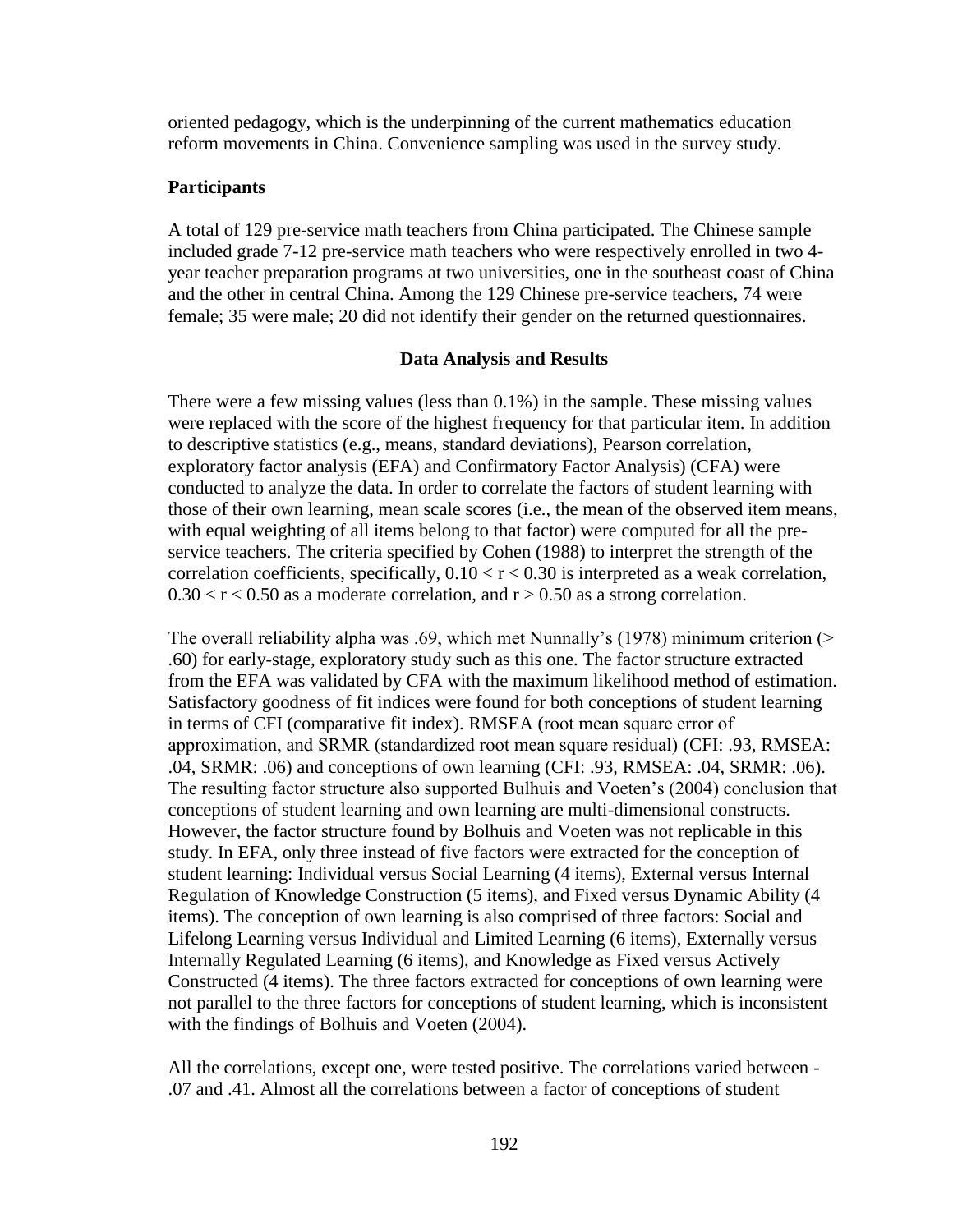learning and a factor of conceptions of own learning were moderate to high. This finding suggests that the pre-service teachers' conceptions of student learning and their conceptions of own learning tend to be consistent with each other.

# **Discussions**

In general, the Chinese pre-service teachers in our study showed a strong preference and support for constructivist conceptions of learning over traditional conceptions of learning. It is surprising to see the overwhelming support for student self-regulation expressed by the Chinese pre-service teachers. Bolhuis and Voeten (2004) found that Dutch teachers strongly endorsed the notions that knowledge should be actively constructed and learning is a social process. However, Dutch teachers' support for internal regulation was relatively low.

It was also found that Chinese pre-service teachers did not perceive strong preference over students' social learning, which echoed the findings of Chan, Tan & Khoo,2007). In terms of conceptions of own learning, the Chinese pre-service teachers strongly believed that they were capable of learning from others and continuing to grow as learners throughout their teaching careers.

As to whether pre-service teachers' conceptions of student learning were in agreement with the conceptions of their own learning, the researchers found a moderate to moderately strong agreement between the two, which supports the coherence theory of conceptions (Correa, Perry, Sims, Miller & Fang, 2008).

The results also suggest that Chinese pre-service teachers' conceptions of learning are complex and likely to be influenced by multiple theoretical and social-cultural perspectives. Confucianism, together with other traditional educational values and practices, may be too narrow a focus for understanding Chinese pre-service teachers' conceptions of learning (Chan & Elliott, 2004). Our findings suggest that while paying attention to the impact of traditional cultural and social norms, we should not overly stereotype.

# **Recommendations and Conclusions**

Comparing the findings of the study and the national guidelines for reforming mathematics education in China, the researchers identified some gaps although alignments do exist.

The national standards promote a constructivist epistemology toward the nature of mathematical knowledge; and emphasize conceptual understanding over memorization and the connected nature of knowledge. In the Ministry of Education of China's standards (2011), it is stated: "Mastery of mathematics knowledge is not achieved through memorization and rote learning, but based on conceptual understanding" and "the teacher should emphasize the connection between mathematics and students' lived experiences, and the relation between mathematics and other school subjects" (p. 45). In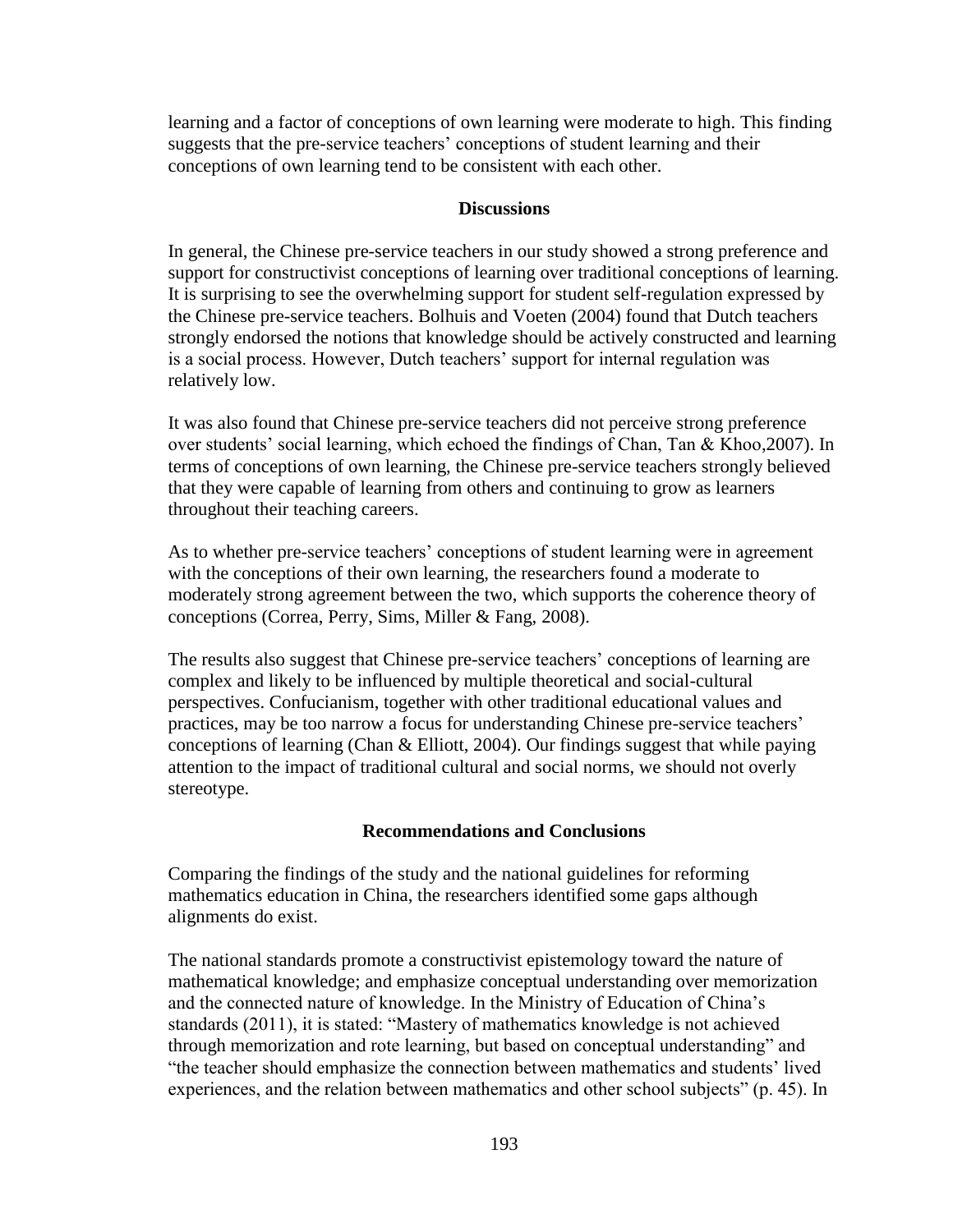addition, the national guidelines stress the importance for the teacher to provide worthwhile tasks and a nurturing learning environment for students to "make conjectures, experiment with alternative approaches to solving problems, and construct and respond to others' mathematical arguments" (Martin, 2007, p. 40). The Ministry of Education of China's standards (2011) stated: "Students should be given time and space to observe, experiment, make conjectures, compute, reason, and verify in mathematics learning" (pp.  $2-3)$ .

Based on the findings, the training of pre-service math teachers should be focused on; first, creating opportunities to make pre-service teachers' conceptions of learning more explicit to them; second, encouraging pre-service teachers to take a more critical view of their conceptions through discussions and reflections. Finally, in light of our finding that there is a moderate to moderately strong correlation between pre-service teachers' conceptions of own learning and their conceptions of student learning, positive conceptions of student learning may be brought about through affecting teachers' conceptions of own learning. It is, therefore, believed that a professional learning community should provide an environment to train teachers to take more responsibilities for their own learning and help them deliver pedagogy that develops their students' selfregulatory abilities (Loucks-Horsley, Stile & Hewson, 2009; Tang et al., 2012; Villegas-Reimers, 2003).

## **Significance of Study and Limitations**

This is an indigenous study in the context of Chinese math education reform, which presented the mixed and conflicted thoughts on math teaching and learning during the math education reform in China. This research helped us understand the nature of developing professional learning in the context of Chinese culture, and proposed strategies to build a learning community for teachers' professional development. These proposed strategies are intended to make fundamental changes instead of incremental changes to the field of math education in China by understanding pre-service teachers' beliefs of their students' learning and their own learning.

Several limitations of this study need to be acknowledged. First, the samples were relatively small and were drawn from two universities in China. The samples did not necessarily represent the variety of pre-service teacher education programs in China. Second and the most important, the results of this study were based on self-reported data. Respondents may tend to provide socially desirable answers with self-reported measures. This may have skewed the results from both samples toward a more constructivist view. Future investigations of pre-service teachers' conceptions are needed to solicit multiple sources of data such as observations, interviews, and artifacts, and correlate these sources with self-reports.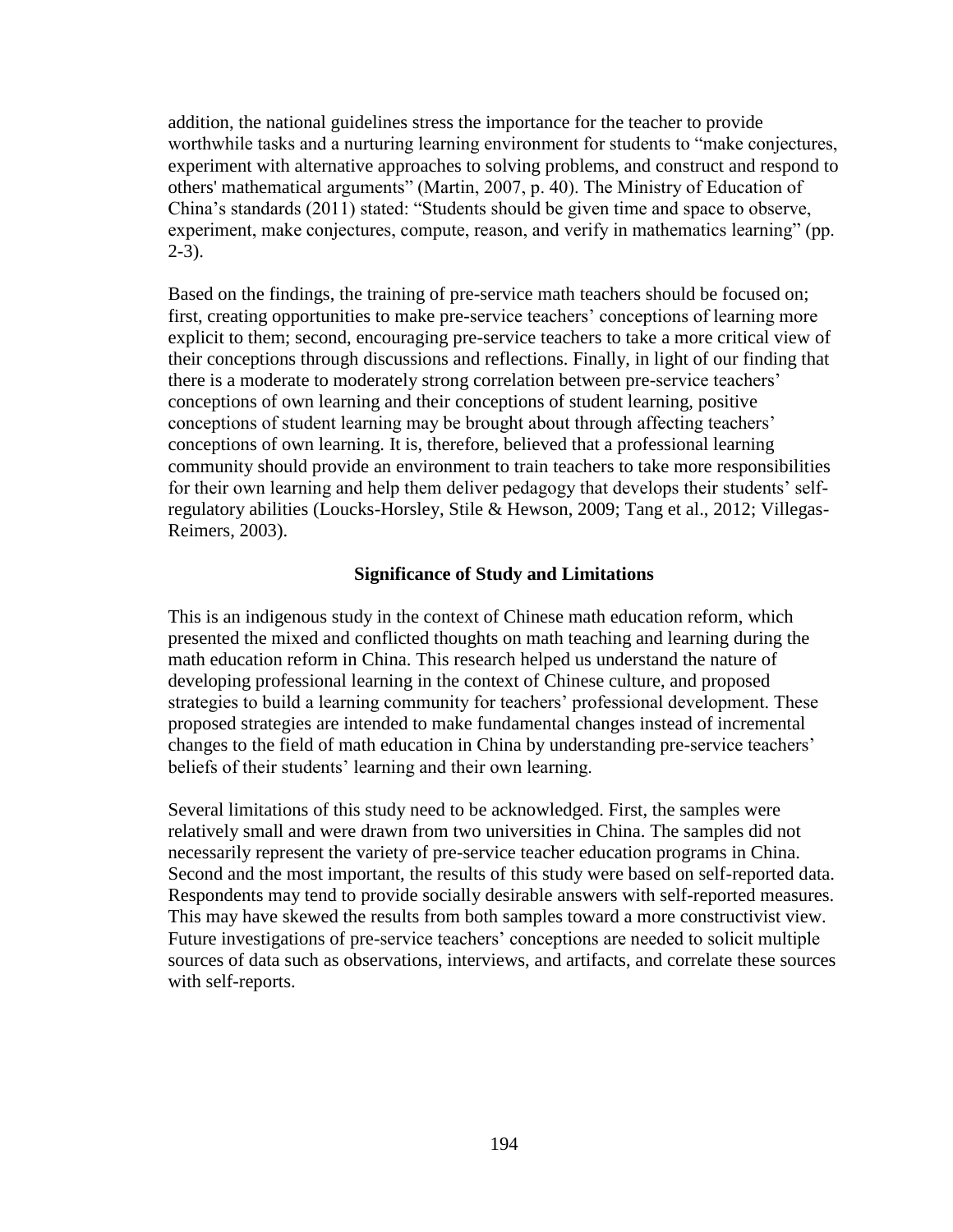#### **References**

- Ball, A. F. (2000). Preparing teachers for diversity: Lessons learned from U.S. and South Africa. *Teaching and Teacher Education, 16.* 491-509.
- Bolhuis, S., & Voeten, M. J. M. (2004). Teachers' conceptions of student learning and own learning. *Teachers and Teaching: Theory and Practice, 10*(1), 77-98.
- Borko, H., & Putnam, R. T. (1995). Expanding a teacher's knowledge base: A cognitive psychological perspective on professional development. In T. R. Guskey & M. Huberman (Eds.), *Professional development in education: New paradigms & practices* (pp. 35–66). New York, NY: Teachers College Press.
- Chan, K. W., & Elliott, R. G. (2004). Relational analysis of personal epistemology and conceptions about teaching and learning. *Teaching and Teacher Education, 20*, 817-831. doi:10.1016/j.tate.2004.09.002
- Chan, K. W., Tan, J., & Khoo, A. (2007). Pre-service teachers' conceptions about teaching and learning: A closer look at Singapore cultural context. *Asia-Pacific Journal of Teacher Education, 35*, 181-195. doi:10.1080/13598660701268593
- Cohen, J. (1988). *Statistical power analysis for the behavioral sciences* (2nd ed.). Hillsdale, N.J.: Lawrence Erlbaum.
- Correa, C. A., Perry, M., Sims, L. M., Miller, K. F., & Fang, G. (2008). Connected and culturally embedded beliefs: Chinese and US teachers talk about how their students best learn mathematics. *Teaching and Teacher Education, 24*, 140–153. doi:10.1016/j.tate.2006.11.004
- Cooney, T. J., Shealy, B. E., & Arvold, B. (1998). Conceptualizing belief structures of pre-service secondary mathematics teachers. *Journal for Research in Mathematics Education, 29*, 306-333.
- Corcoran, T. B. (June, 1995). *Helping teachers teach well: Transforming professional development*. Consortium for Policy Research in Education (CPRE) Policy Briefs. Philadelphia, PA: University of Pennsylvania.
- Darling-Hammond, L. (2010). *What we can learn from Finland's successful school reform*. Retrieved from http://www.nea.org/home/40991.htm
- Delamont, S. (1995). Teachers as artists. In Anderson, L. (Ed.). *International encyclopedia of teaching and teacher education* (2<sup>nd</sup> ed.) (pp. 6-8). London, England: Pergamon Press.
- Dweck, C. S., & Leggett, E. L. (1988). A social-cognitive approach to motivation and personality. *Psychological Review, 95*(2), 256-273.
- Eshel, Y., & Kohavi, R. (2003). Perceived classroom control, self-regulated learning strategies, and academic achievement. *Educational Psychology, 23*(3), 249-260.
- Fennema, E., Carpenter, T. P., Franke, L.L., Jacobs, V. R., & Empson, S. B. (1996). A longitudinal study of learning to use children's thinking in mathematics instruction. *Journal for Research in Mathematics Education*, *27*(4), 403–434.
- Glatthorn, A. (1995). Teacher development. In L. Anderson (Ed.), *International encyclopedia of teaching and teacher education* (2nd ed.) (pp.38-55). London, England: Pergamon Press.
- Henning, E. (2000). Walking with barefoot: An ethnographically fashioned casebook. *Teaching and Teacher Education, 16,* 3-20.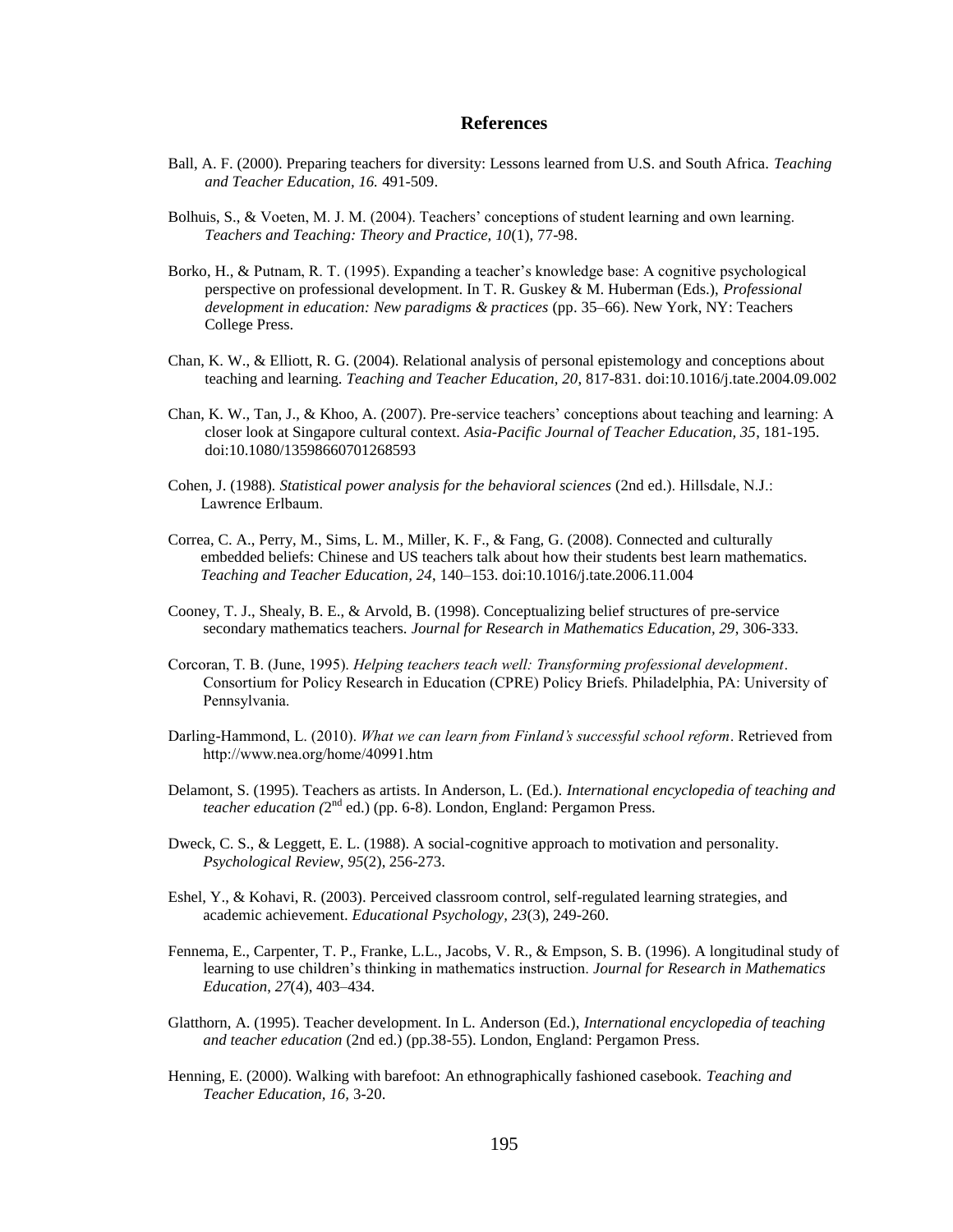- Jamil, H. (2014). Teacher is matter for education quality: A transformation of policy for enhancing the teaching profession in Malaysia. *Journal of International Cooperation in Education, 16*(2), 181-196.
- Loucks-Horsley, S., Stile, K., & Hewson, P. (2009). *Designing professional development for teachers of science and mathematics*. Thousand Oaks: CA: Sage.
- Kallestad, J. H., & Olweus, D. (1998). Teachers' emphases on general educational goals: A study of Norwegian teachers. *Scandinavian Journal of Educational Research, 42*(3), 257-279.
- Martin, T. S. (Ed.). (2007). *Mathematics teaching today*. Reston, VA: National Council of Teachers of Mathematics.
- Ministry of Education (2001). 义务教育数学课程标准 ( 实验稿) [*Mathematics Curriculum Standards for Compulsory Education* (Trial version)]. Beijing: Beijing Normal University Press.
- Ministry of Education (2011).义务教育数学课程标准 [*Mathematics curriculum standards for fulltime compulsory education*]. Beijing: Beijing Normal University Press.
- Moy, R., & Peverly, S. T. (2005). Perceptions of mathematics curricular and teaching in China. *Psychology in the Schools, 42*(3), 251-258.
- National Council of Teachers of Mathematics (NCTM). (1989). *Principles and standards for school mathematics. Reston*, VA: Author.
- National Council of Teachers of Mathematics (NCTM). (2000). *Principles and standards for school mathematics*. Reston, VA: Author.
- Nunnally, J. C. (1978). *Psychometric theory* (2nd ed.). New York, NY: McGraw-Hill.
- Ogan-Bekiroglu, F., & Akkoc, H. (2009). Pre-service teachers' instructional beliefs and examination of consistency between beliefs and practices. *International Journal of Science and Mathematics Education, 7*, 1173-1199.
- Sahlberg, P. (2010). The secret to Finland's success: Educating teachers. *Stanford Center for Opportunity Policy in Education-Research Brief*. Retrieved from https://edpolicy.stanford.edu/sites/default/files/publications/secret-finland%E2%80%99s-successeducating-teachers.pdf
- Steffe L. P., & D'Ambrosio, B. S. (1995). Toward a working model of constructivist teaching: A reaction to Simon. *Journal for Research in Mathematics Education, 26*(2), 146-159.
- Stipek, D. J., Givvin, K. B., Salmon, J. M., & MacGyvers, V. L. (2001). Teachers' beliefs and practices related to mathematics instruction. *Teaching and Teacher Education, 17*, 213-226.
- Tang, S. Y. F., Wong, A. K. Y., & Cheng, M. M. H. (2012). Professional learning in initial teacher education: Vision in the constructivist conceptions of teaching and learning. *Journal of Education for Teaching, 38*, 435-451.
- Villegas-Reimers, E. (2003). *Teacher professional development: An international review of the literature*. UNESCO: International Institute for Educational Planning. Retrieved from http://www.cndwebzine.hcp.ma/cnd\_sii/IMG/pdf/HTTP\_\_~4.PDF